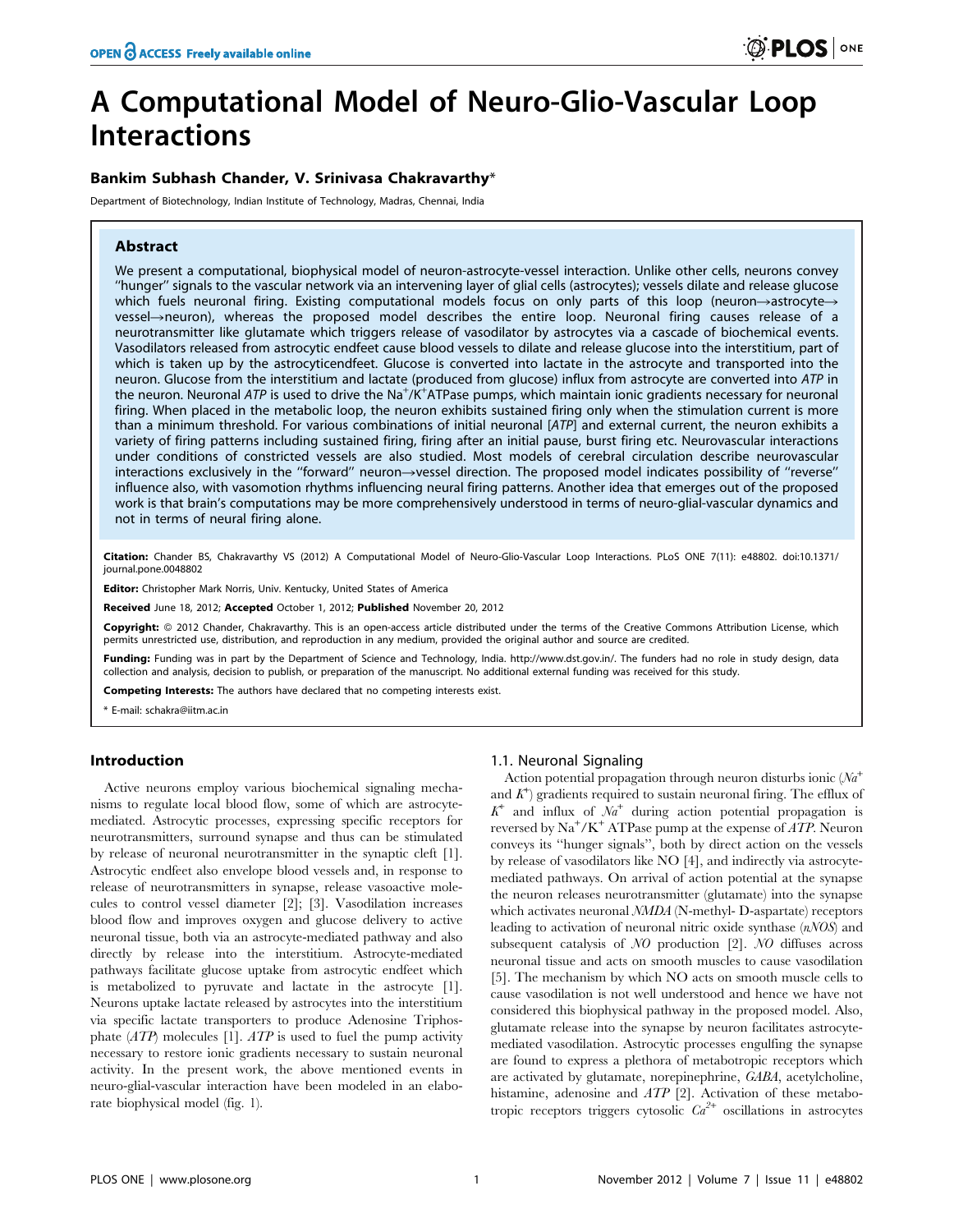

Figure 1. Schematic of biochemical signaling involved in neuron $\rightarrow$ astrocyte $\rightarrow$ vessel $\rightarrow$ neuron coupling. doi:10.1371/journal.pone.0048802.g001

which may be transmitted to neighboring astrocytes via gap junctions to elicit astrocyte-mediated vasodilation.

## 1.2. Astrocyte-Mediated Vasodilation

Activation of metabotropic glutamate receptors (mGluR) on astrocyticprocesses by synaptic glutamate triggers a cascade of biochemical reactions leading to release of vasoactive molecules. Activation of  $mGluR$  increases cytosolic  $\left[Ca^{2+}\right]$  [6] which consequently activates phospholipase  $A_2$  evoking production of arachidonic acid (AA) from membrane phospholipids. AA is precursor to various vasoactive molecules, including prostaglandins and epoxyeicosatrienoic acids (EETs) [7]. Astrocytic processes which engulf the synapse also uptake glutamate via specific glutamate transporters (EAAT 1 and 2). Glutamate is cotransported with  $Na^+$  resulting in activation of  $Na^+/K^+$  ATPase pump. Elevation of  $[Ca^{2+}]_i$  leads to opening of large conductance  $Ca^{2+}$ -activated  $K^+$  (BK) channels in astrocyte. BK channels allow release of  $K^+$  ions from astrocyticendfeet which also compensates for  $K^+$  uptake by  $\mathrm{Na^+/K^+ATP}$ ase pump [7]. Hyperpolarization of vascular smooth muscle which causes vascular dilation is due to increase in conductance of smooth muscle  $\text{Ca}^{2+}$ -activated  $K^+$ channels(Koehler et. al., 2006). Opening of Ca<sup>2+</sup> activated  $K^+$ channels makes the membrane potential more negative and consequently blocks the L-type voltage-gated  $Ca^{2+}$  channels [8]. This reduces  $[Ca^{2+}]_i$  and consequently suppresses phosphorylation of myosin light chain which is essential for maintaining contracted state of smooth muscle.

## 1.3. Metabolic Feedback

Consumption of  $ATP$  by  $\mathcal{N}a^+/\mathcal{K}^+$  ATPase pump stimulates glucose uptake and glycolysis in neuron. Hence release of glutamate in synapse triggers activity-dependent glucose uptake and glycolysis. Monocarboxylate transporters (MCT 1 and2) shuttle lactate to neuron (Magistretti & Pellerin, 1999) via interstitium which is converted to pyruvate by lactate dehydrogenase (*LDH*) enzyme. Pyruvate is metabolized via tricarboxylic acid  $(TCA)$  cycle to produce ATP both in neuron and astrocyte [9]. ATP produced in astrocyte is used for sustaining housekeeping functions and buffering of  $K^+$  ions.  $\mathcal{N}a^+/\mathcal{K}^+$  ATPase pump is fueled by astrocytic  $ATP$  to buffer  $K^{\dagger}$  [10] ions and recycle  $Na^{\dagger}$  ions co-transported into the astrocyte along with glutamate molecules.  $N a^+/ \vec{R}^+$  ATPase

pump in neuron actively uptakes  $K^+$  ions and removes  $\mathcal{N}a^+$  ions to restore the ionic gradients lost during action potential propagation.

From the above discussion it is clear that neurons, astrocytes and vessels form a closed loop information transfer system and astrocytes can be visualized as a hub, relaying biochemical signals between neurons and vessels in the forward direction, and conveying energy molecules from the vessels to the neurons in the reverse direction. To the best of our knowledge there is no existing model to simulate the entire information transfer system.

Although a model of neuron-astrocyte-vessel system has an obvious interest from basic science point of view, such a model also has an applied dimension, particularly in the area of functional neuroimaging [5]. Various biomedical imaging techniques like Functional Magnetic Resonance Imaging (fMRI) and Positron Emission Tomography (PET) measure hemodynamic response as an indicator of neuronal activity [11]; [12]. Hemodynamic response is often conceptualized as a unidirectional influence, arising from neurons and acting on vessels. Even models that seek to infuse quantitative rigor in our understanding of neurovascular interactions typically capture only the forward pathway (neuron- $\rightarrow$ astrocyte $\rightarrow$ vessel) and ignore the effect of metabolic feedback on neural activity [13]. Therefore, it is essential to study the effect of metabolic feedback on neuronal activity to bridge the gap between measured hemodynamic response and ongoing neural activity.

Glial function is often described as if it is under passive control of neural signals. However, low-frequency spontaneous  $Ca^{2+}$ oscillations were discovered in glial cells [14]; these oscillations were shown to cause NMDA-receptor-dependent excitation and calcium transients in neighboring neurons [15]. Furthermore, calcium changes in astrocytes were shown to result in  $Ca^{2+}$ oscillations in myocytes of parenchymal arterioles in brain slices [16]. Similarly small vessels are known to possess spontaneous oscillations known as vasomotion [17]. These biological data urge to move away from a picture of neuro-glio-vascular interaction in which glial and vascular networks are under total control of neural activity, and adopt a perspective in which neurons, astrocytes, and vessels are semi-independent networks operating in tandem.

## 1.4. Existing Models

Various models have been proposed to describe various components of neuro-glial-vessel interactions. Kager et al. (2000)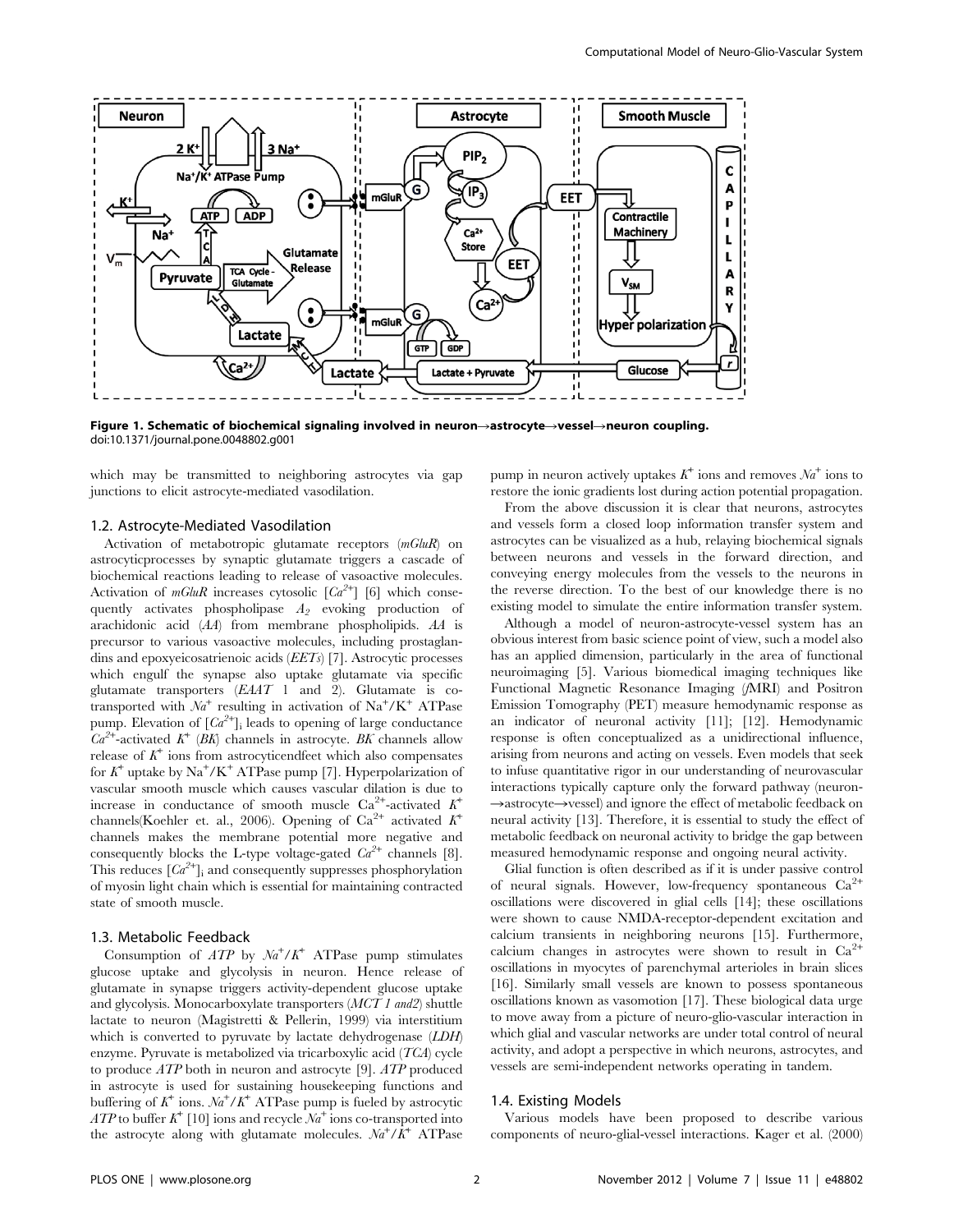

Figure 2. Simulation output (a) of membrane potential of neuron along with reversal potential of  $N_a^+$  (E<sub>Na</sub>) and K<sup>+</sup> (E<sub>K</sub>) ions when stimulated with a pulse 0.1 mA/cm<sup>2</sup> current for a duration of 0.2 s (0.2 s-0.4 s). (b) Adapted from [10]. doi:10.1371/journal.pone.0048802.g002

[10] presented a model of a neuron in which exchange of ions between the cytoplasm and the interstitium is described. The model also includes glial buffering of  $K^+$  in the interstitium. Ion exchange between neuron and interstitium described in the proposed model is designed on the lines of [10]. Nadkarni and Jung (2003, 2004) [18], [19] proposed a minimal model of neuronastrocyte interaction. This model describes the possible role of astrocytes in modulating ongoing neuronal activity; but the model has no reference to vascular coupling. Another model of neuroglial interaction, proposed by Postnov et al. (2007) [20], incorporates subunits of tripartite synapse which include presynaptic neuron, synaptic terminal, postsynaptic neuron and a glial cell. The model also predicts that glial feedback can influence long-term potentiation of the synapse. Gibson et al. (2007) [5] and Bennett et al.(2008) [3] presented a biophysical model that describes the chain of events from increased neural activity to local changes in CBF; astrocytes play a crucial role in this model. This model captures astrocytic  $IP_3$ -mediated release of  $EET$  which is a potent vasodilator. In the cerebrovascular network model of Boas et al. (2008) [13], the relation between cerebral metabolic rate and local changes CBF is expressed. However, the model has no explicit representation of neural orglial cells. An abstract network model of neuro-glial-vascular interaction by Gandrakota et al. (2010) [21] proposed a theory of the need for a large glial layer in cerebrovascular circulation. However, the model involved networks of abstract nonlinear oscillators and is not biophysically grounded. Pradhan et al. (2007) [22] modeled oxygenation of skeletal muscle as an interaction between two networks – the network of motor neurons innervating muscle fibers and the vascular network. But the model does not include glial network.

The outline of the paper is as follows. Section 2.0 describes the proposed model of neuron-astrocyte-vessel loop. Simulation results are described in Section 3.0 and discussed in the final section.

# Methods: The Model

Our model of mammalian system consists of four compartments - neuron, astrocyte, vessel and interstitium. Individual compartments were developed separately and results were matched with existing literature. To keep the presentation simple, model equations are given in the Appendix S.A; only a general

description of mechanisms incorporated in each component is presented below. The integrated system consisting of 89 equations (Appendix S.A) is programmed and simulated in Matlab<sup>®</sup> 7.

## 2.1. Neuron

The neuron model used is a single-compartment model closely resembling the Hodgkin-Huxley model, with the primary difference being that the Nernst potentials are not constant and vary as a function of intracellular and interstitial ion concentrationsat physiological temperature of  $37^{\circ}$ C. The shortcoming of model was that it could not be used to generate firing rate below 100 Hz since it is a resonate-and-fire type neuron model [23]. This was overcome by multiplying the time constant of potassium channel  $(\tau_n)$  by a factor [24]. This is analogous to slowing the kinetics of potassium channel. By varying  $\tau_n$ , firing rates in range of 20 Hz to 80 Hz were obtained which corresponds to gamma range firing rates.

Variation of Nernst potentials as a function of ion concentrations,  $K^+$  buffering,  $\mathcal{N}a^+\mathcal{N}^+$  ATPase action based on ATP – these components of the proposed neuron model were modeled after [10]. The simulated results are in accordance with the model results published in Kager et al. (2000) [10] (Fig. 2). This neuron model sustains continuous firing when injected with stimulation current above a threshold for simulation duration of 30 s.

The model of Kager et al. (2000) [10] includes voltage controlled transient and persistent sodium currents  $(I_{\text{Na-T}}$  and  $I_{\text{Na,P}}$ ), potassium currents ( $I_{\text{K,DR}}$  and  $I_{\text{K,A}}$ ), and N-methyl-Daspartate (NMDA) receptor-controlled currents  $(I_{NMDA})$  at appropriate regions of the model cell; these currents were not included in the proposed model. The proposed minimal model of neuron is mere extension of Hodgkin-Huxley model which explains the difference in firing rates between fig. 2a (80 Hz) and fig. 2b (160 Hz).

Furthermore, the model for quantal release of glutamate described by [25] is used to model glutamate release into the synapse. Also, astrocyte recycles synaptic neurotransmitter and delivers back to neuron. Lee et al. (2009) [25] proposed a model relating action potential to glutamate release in synapse. This model was incorporated to calculate glutamate concentration in synapse.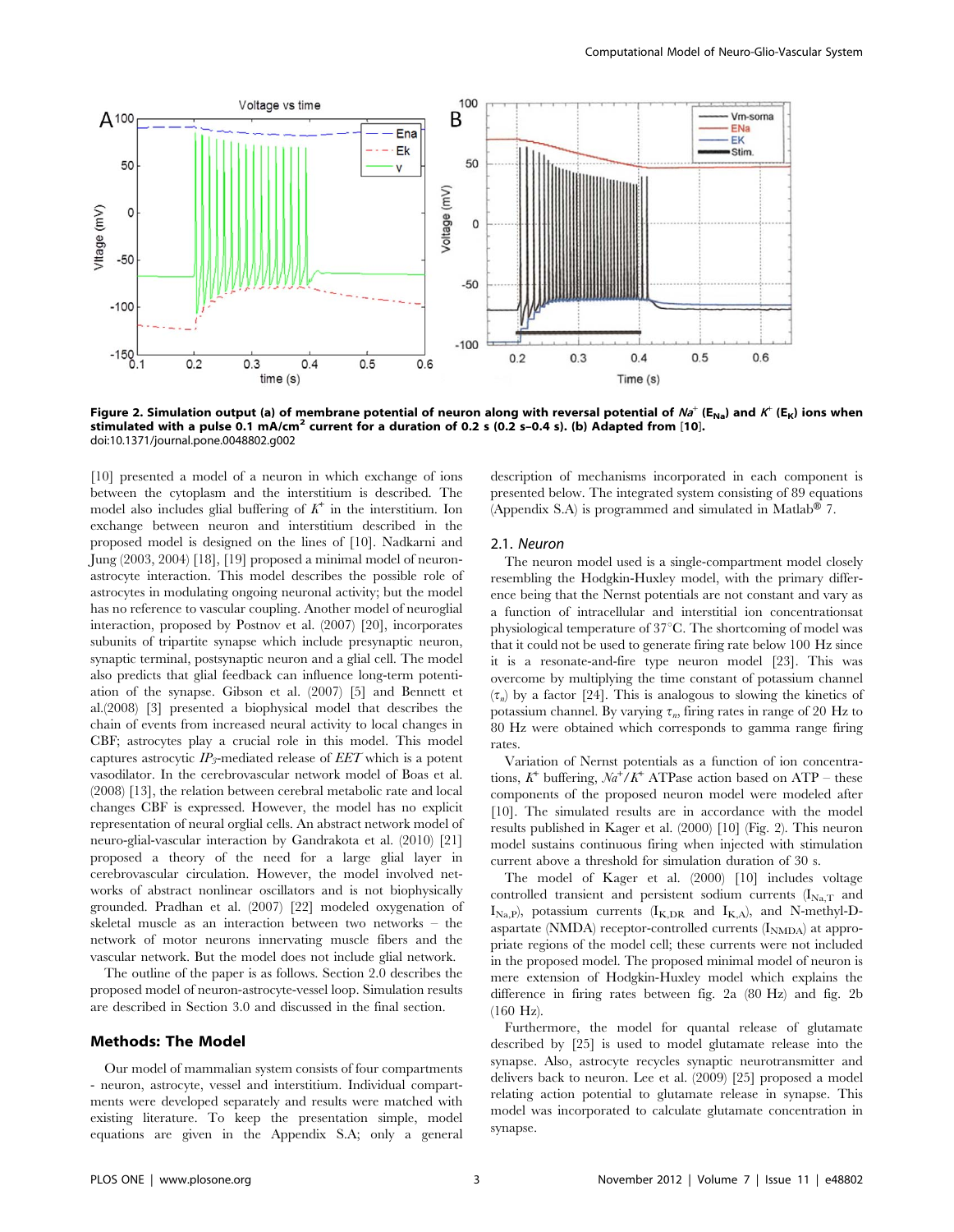The simulated results were found to be consistent with the results published by Lee et al. (2009) [25] (fig. 3). The minor variation in the results can be attributed to difference in firing rate of neuronal profile  $(\sim 50 \text{ Hz})$  from [25] and the simulated neuronal firing rate  $(\sim 80 \text{ Hz})$  in the proposed model. Synaptic glutamate is assumed to be cleared at a constant rate [26].

The series of events that occur in the neuron starting from current injection to neurotransmitter release are described by equations in Appendix S.A.1.

## 2.2. Astrocyte

Glutamate concentration in synapse is detected by astrocytes, which in turn release vasodilators. The model of [3] was adapted to describe the sequence of events from transduction of glutamate to vasodilator release from astrocyte (fig. 1). Our implementation of this component was tested and verified by simulating test conditions and matching results with corresponding results in [3].

mGluR on astrocyte detects synaptic glutamate and facilitates release of  $IP_3$ inside astrocyte [27].  $IP_3$  concentration modulates  $Ca^{2+}$  release from internal calcium stores [28]. When cytosolic  $Ca^{2+}$  concentration crosses a threshold value, it produces EET which is released from astrocyte [29].

This model was simulated with various concentrations of glutamate pulses for 2 s as performed by Bennett et al. (2008) [3] in the control experiment and the results obtained are presented below (fig. 4).

These results are matched with the simulation results from [3] (fig. 4b). The slightly lower EET profile in our model can be attributed to omission of diffusion kinetics. Instead a degradation term is introduced for removal of EET (S.A.2) which follows first order Michaelis–Menten kinetics. The parameters of this degradation term are fine-tuned to obtain approximate match with the control experiment. Furthermore, the effect of EET concentration on smooth muscle is controlled by passing it through a sigmoidal function.

EET is a potent vasodilator that opens the  $K^+$  channels of vascular smooth muscle membrane releasing  $K^+$  ions from the smooth muscle cell which hyperpolarizes the smooth muscle cell and leads to muscle relaxation, vessel dilation and increased glucose flux from the vessel [30]. Events that begin with binding of glutamate with  $mGluR$  on astrocyte, culminating in the release of EET, are described by equations in Appendix S.A.2.

## 2.3. Vessel

We assume that smooth muscle cell membrane voltage  $(V_{SM})$ has a linear relation with vessel radius. The maximum  $V_{SM}$  of  $-30$  mV (resting condition) corresponds to the minimum vessel radius of 8 µm (contracted state) and minimum  $V_{SM}$  of  $-75$  mV (hyperpolarized state) corresponds to maximum vessel radius of  $30 \mu m$  (dilated state). Vessel dilation enhances glucose flux into the astrocytes and initiates metabolic feedback. Mangia et al., (2009) [31] proposed a model for metabolic feedback to neuron and astrocytes. We adopted this model to describe metabolic feedback to neuron and astrocyte for a given input stimulus. This model is based on substrate affinity of glucose transporters  $(GLUTs)$  and monocarboxylate transporters (MCT) for glucose and lactate respectively. In the model of [31], blood vessel acts as a source of glucose and lactate with constant concentration. We put a constraint on glucose flux to incorporate activity-dependent feedback. Glucose flux is made proportional to vessel surface area which is a linear function of radius. Change in radius thus controls glucose flux from vessel. Events describing metabolic feedback, starting from glucose release from vessel, to production of ATP in neuron, are described by equations in Appendix S.A.3.

#### 2.4. Interstitium

All the metabolites and extracellular ions are exchanged between neuron, astrocyte and vessel via the interstitium. This compartment in the proposed model is only involved in transporting of metabolites and exchange of ions across neuronal and astrocytic membrane through active or passive means. Another important role interstitial compartment is buffering of extracellular  $K^+$  ions [10] to facilitate neuronal firing. The equations describing the metabolic exchange [31] along with equation describing the ionic exchange are described in Appendix S.A.4.

# Results

The biophysical model of neuron, astrocyte and vessel was developed as individual compartments and the behavior of individual compartments was first verified by comparing with reported results in literature, before placing in the neuron-glialvascular loop. Simulation was run for a duration of 30 s, for a variety of inputs and initial conditions to obtain results. The model neuron displayed a variety of firing regimes like continuous firing,



Figure 3. Simulation results depicting variation of (a) Neuronal  $Ca^{2+}$  concentration along with (b) as reported in [25]. doi:10.1371/journal.pone.0048802.g003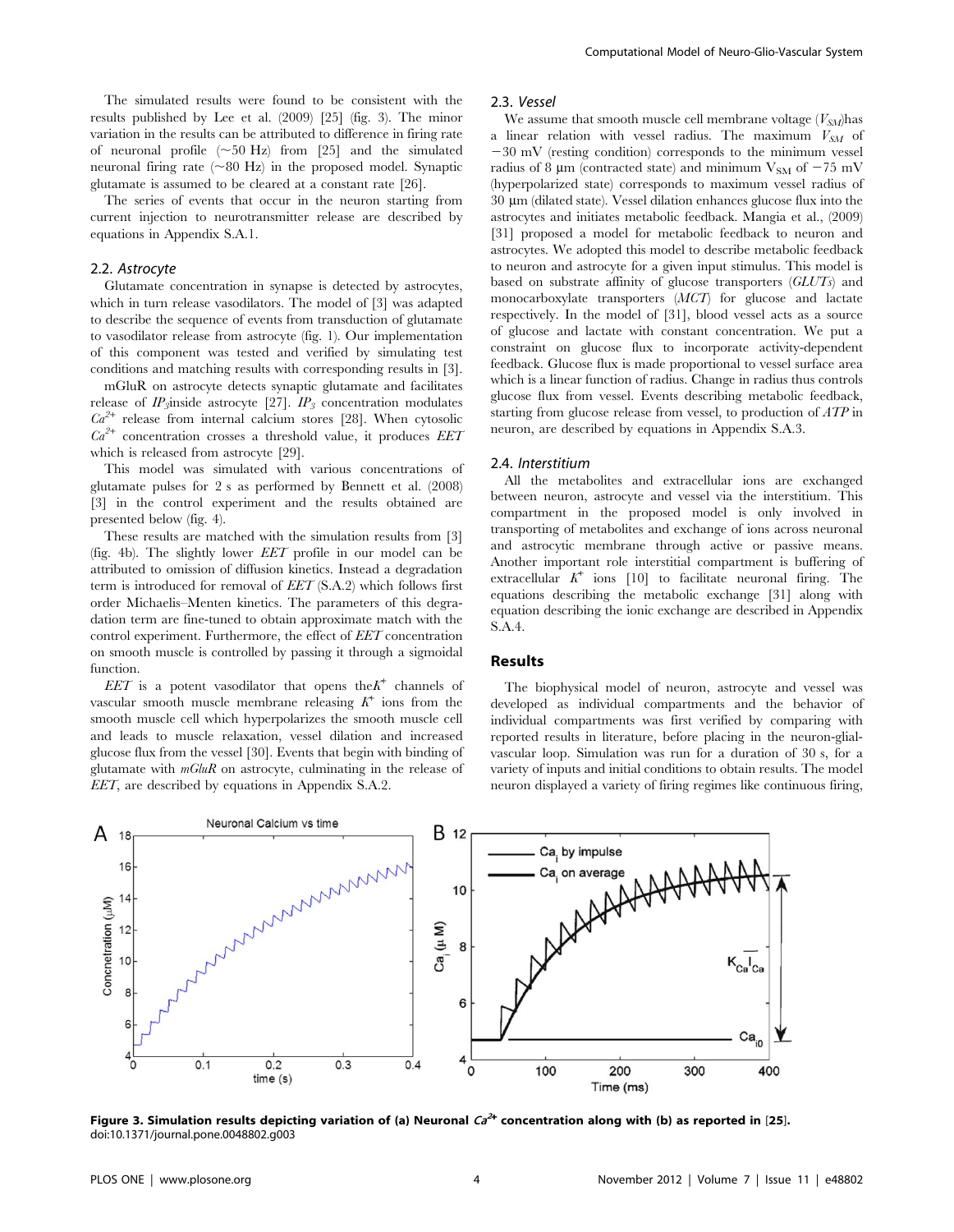

Figure 4. Model changes in astrocyte on application of 2 s pulses of glutamate (a) resulting change in  $EET$  concentration in extracellular space between astrocyte and smooth muscle cell, in the proposed model. (b) the corresponding result reported by Bennett et al., (2008) [3]. The lowest trace in (b) is comparable with the graph in (a). doi:10.1371/journal.pone.0048802.g004

firing with an initial pause and burst firing (Table 1). Furthermore, a pathological condition like vessel constriction was simulated to mimic cerebrovascular condition like stroke.

## 3.1. Continuous Firing

Continuous firing was obtained when the neuron was stimulated beyond a threshold stimulation current of 0.07 mA/cm<sup>2</sup>. Fig. 5 shows various events in the model in response to a stimulation current of 0.1 mA/cm<sup>2</sup> and initial [ATP] of 20  $\mu$ M. The variation of membrane potential is bound by the reversal potential of sodium and potassium channels.

Since pump activity restores the disturbance of ionic gradients caused by action potential propagation, ion channel currents and pump currents are typically in the opposite direction.  $Na<sup>+</sup>$  channel current is negative and  $K^+$  channel current is positive. The magnitudes of  $\mathcal{N}a^+$  and  $\mathcal{K}^+$  pump currents (fig. 5B) always maintain the ratio of 3:2 as the  $\mathcal{N}a^{\dagger}/K^{\dagger}$  ATPase pump extrudes 3  $\mathcal{N}a^{\dagger}$  ions for uptake of 2  $K^+$  ions.

The change in ionic concentration across the membrane was computed by combining the channel current and the pump current, and including the buffering action of astrocytes. The deficit of single  $K^+$  ion per restorative cycle of pump was compensated by astrocytic uptake of  $K^+$  ions. Reversal potential (fig. 5A) of an ion channel is a function of the ratio of ion concentrations across the membrane.

Synaptic glutamate activates mGluR on astrocytes which triggers release of  $IP_3$  (fig. 5C) from membrane bound  $PIP_2$  into the astrocyte. IP<sub>3</sub> acts on ER and triggers  $Ca^{2+}$  oscillations (fig. 5C) in astrocyte. When the cytosolic  $C\bar{a}^{2+}$  concentration in astrocyte attains a minimum threshold, it triggers release of EET onto the smooth muscle cells. EET release (fig. 5D) is observed to follow cytosolic  $Ca^{2+}$  concentration in astrocyte.

Action of EET on smooth muscle causes its hyperpolarization. This causes relaxation of smooth muscle cells and consequently vessel dilation (fig. 5E). The oscillation in EET concentration is manifest as variation in smooth muscle membrane potential. These oscillations in smooth muscle membrane potential are thought to cause vasomotion in microvessels [16].

Vessel dilation improves flux of glucose and lactate into the interstitium through capillaries via basal endothelium. Astrocytes uptake a large amount of glucose (fig. 5F) from interstitium which is metabolized to form lactate and pyruvate. Lactate is released into the interstitium and pyruvate is metabolized to sustain cellular functions. Neuron uptakes lactate from interstitium (fig. 5G) to fuel its metabolic requirements. Lactate is oxidized via Tricarboxylic Acid (TCA) cycle to generate ATP (fig. 5H).

The variation in  $ATP$  concentration (fig. 5H) modulates the  $N a^+/K^+$  ATPase pump activity which essentially restores the ionic concentration across the neuronal membrane. ATP build up ensures higher pump activity and hence efficient restoration of reversal potential of ion channels.

Table 1. Neuronal firing pattern observed for various kinds of stimulation pattern.

| <b>INPUT TYPE</b>                         | <b>Input Magnitude</b>           | <b>INITIAL atp</b>                | <b>Behavior</b>           |
|-------------------------------------------|----------------------------------|-----------------------------------|---------------------------|
| <b>Continuous</b>                         | $I_s = 0.1$ mA/cm <sup>2</sup> , | $[ATP]_0 = 20 \mu M$              | <b>Continuous Firing</b>  |
| 1 s Pulse                                 | $I_s = 0.1$ mA/cm <sup>2</sup> , | $[ATP]_0 = 20 \mu M$              | Return to resting state   |
| Continuous, subthreshold                  | $I_s = 0.05$ mA/cm <sup>2</sup>  | $[ATP]_0 = 20 \mu M$              | Firing with Initial Pause |
| 1 s Pulse                                 | $I_s = 0.1$ mA/cm <sup>2</sup>   | $[ATP]_0 = 5 \mu M$               | Bursting                  |
| <b>Continuous, Vessel Oscillation</b>     | $I_s = 0.1$ mA/cm <sup>2</sup>   |                                   |                           |
| 2) 0.2 Hz, Maximum Radius 30 um for 0.5 s | $[ATP]_0 = 5 \mu M$              | <b>Forced Vessel Oscillations</b> |                           |

doi:10.1371/journal.pone.0048802.t001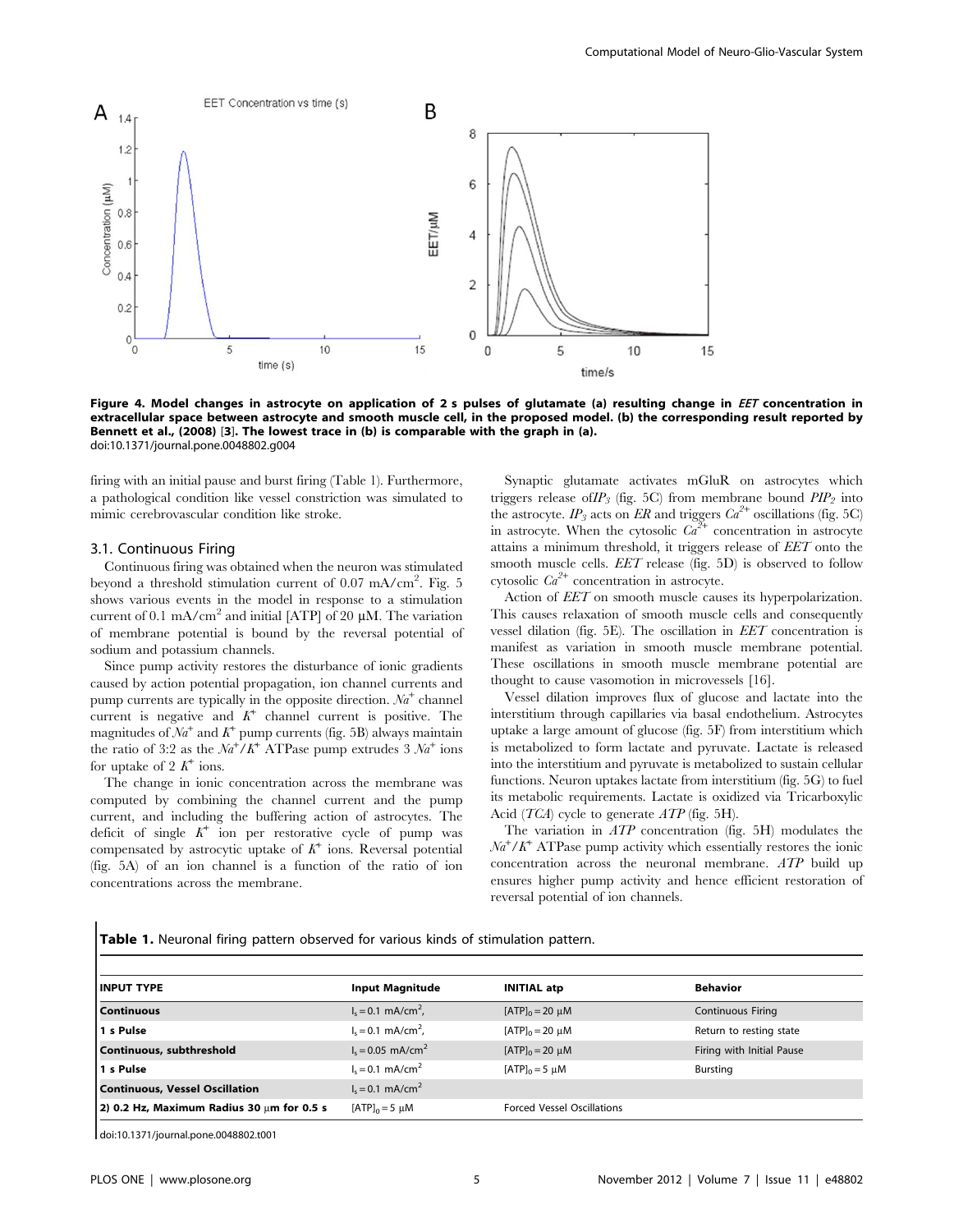

Figure 5. (A) Neuronal membrane potential bound by reversal potential of sodium and potassium channel, (B) Na $^+$ /K $^+$  ATPase pump current,  $Na^+$  (+ve) pump current and K<sup>+</sup> (-ve) pump current. (C) astrocyticIP<sub>3</sub> and Ca<sup>2+</sup> concentration and the corresponding (D) EET released. (E) vessel radius, (F) glucose (Glc) and lactate (Lac) concentration in astrocyte. (G) glucose (Glc) and lactate (Lac) concentration in neuron along with (H) cytosolic ATP concentration in neuron. doi:10.1371/journal.pone.0048802.g005

# 3.2. Firing with Initial Pause

Initial pause in neural firing pattern is observed when the stimulation current is below the threshold value of  $0.07 \text{ mA/cm}^2$ and initial  $[ATP]$  of 20  $\mu$ M. For example, this firing regime is obtained when a constant stimulation current of  $0.05 \text{ mA/cm}^2$  is applied (fig. 6a). The neuron continues to be in resting state for a duration of 1.9 s and then fires continuously (fig. 6a). Reversal potential of  $\mathcal{N}a^+$  channel is stable during initial 1.9 s when the neuron is not firing but the reversal potential of  $K^+$  is found to be increasing which can be attributed to combination of subthreshold stimulation current and leakage current.

Glutamate releasefrom the neuron triggers release of  $IP_3$  into the astrocyte.  $Ca^{2+}$  concentration in astrocyte is maintained until the  $IP_3$  acts on ER to release  $Ca^{2+}$  into the astrocyte. This pulse of  $Ca^{2+}$ causes release of  $EET$  (fig. 6b) on to smooth muscle. Action of EET hyperpolarizes the smooth muscle cells and cause vessel dilation (fig. 6b). Due to vessel dilation the rates of glucose and lactate flux transfer across the endothelium into the interstitium increase. Astrocyte and neuron uptake glucose and lactate from interstitium. Neuron oxidizes lactate to produce ATPwhich fuels neuronal firing.

A steep fall in neuronal ATP concentration is observed after a duration of 7 s (figure not shown). The neuronal firing continues as the metabolic feedback diminishes. In this case, the ATP consumption is substantially more than the production rate of ATP. Once the ATP concentration becomes too low to sustain pump activity, the neuron tends to depolarize as the ionic gradients across the membrane are exhausted.

## 3.3. Pulse Stimulation

A neuron will remain in resting state in the absence of stimulation current or when injected with short pulse of current. Here we stimulate the neuron for 1 s duration with  $0.1 \text{ mA/cm}^2$ current which is greater than the threshold current of 0.07 mA/ cm<sup>2</sup>, however, the initial [ATP] is 20  $\mu$ M. Once the stimulus is removed the membrane potential stabilized at resting potential (fig. 7a). During the stimulation duration the neuron fired a series of action potentials and glutamate is released into the synapse.

Due to the availability of ATP, and the action of  $\dot{N}a^{+}/K^{+}$ ATPase pump,  $\mathcal{N}a^+$  concentration is restored within about 6 s after removal of the stimulus whereas  $K^+$  concentration quickly attained steady states in both intracellular and extracellular compartment to maintain  $E_k$  equal to -80 mV. The astrocytic buffer maintained the extracellular  $K^+$  concentration at about 9.5 mM.

Glutamate release leads to activation of mGluR on astrocyte and consequent release of  $IP_3$  into the astrocyte. This triggers release of a  $Ca^{2+}$  pulse in cytosol. Due to the nonlinearity in the relationship between  $Ca^{2+}$  and EET (Appendix S.A.2), even though  $Ca^{2+}$  build up is roughly half in comparison to the case of continuous firing, the EET released (fig. 7b) is only one third in comparison to continuous firing (fig. 5D).

Although EET released is only third as compared to continuous firing, it is sufficient to hyperpolarize the smooth muscle cells and cause vessel dilation (fig. 7b). Vessel dilation allows glucose and lactate flux transfer into the interstitium via endothelium. Change in glucose and lactate concentration in all the compartments is observed to follow vessel dynamics.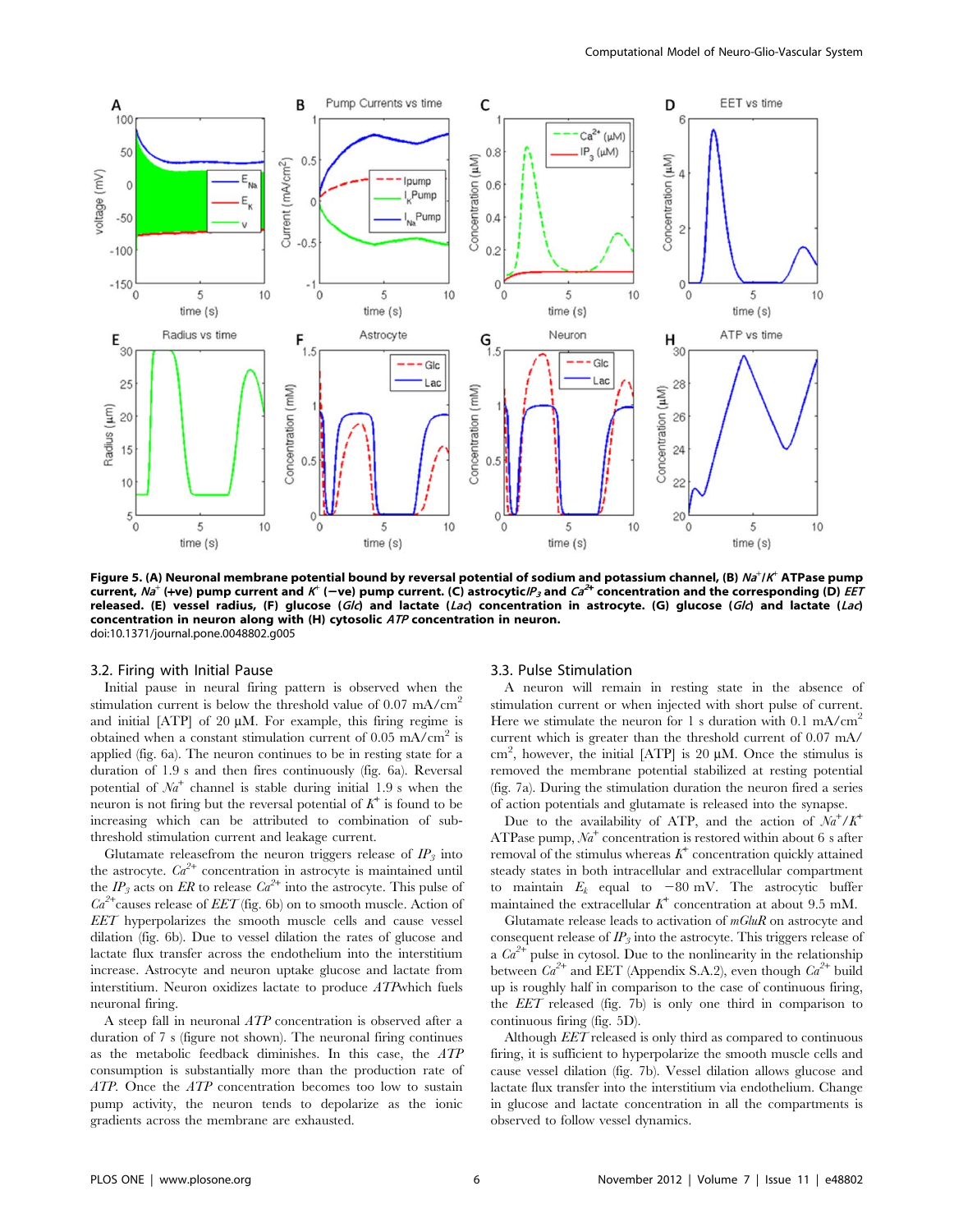

Figure 6. (a) Neuronal membrane potential bound by reversal potential of sodium and potassium channel along with (b) corresponding change in extracellular [EET] and the vessel radius. doi:10.1371/journal.pone.0048802.g006

The initial ATP reserve is exhausted to initiate firing by the end of 0.5 s which is replenished after a delay of 1 s by the metabolite feedback triggered by neuronal firing. Once the stimulus is removed, the biochemical signaling involved in vessel dilation is also arrested. No further release of metabolites is possible once the vessel constricts to a minimum radius. Once the available ATP pool is exhausted, no further generation of ATP is possible to maintain ionic concentration across the membrane. ATP concentration declines steadily, even though the neuron is not firing. Neuronal leakage current is accountable for continuous decline in reversal potential of ion channels and hence the constant consumption of ATP.

## 3.4. Bursting

Section 3.3 describes the case when the neuron is stimulated with a pulse current of magnitude  $0.1 \text{ mA/cm}^2$  for a duration of 1 s. In this case the initial [ATP] is reduced 5  $\mu$ M from 20  $\mu$ M to simulate metabolic stress. The neuron quickly returned to the resting state once the stimulus is removed and continued to remain so during the entire simulation which ran for 10 sec. However, something dramatic is observed when the simulation is continued beyond 10 sec: without any external stimulation the neuron fires a series of action potentials which resemble bursting. The cause of such firing is not yet established but we may speculate that neuron show bursting behavior to signal release of metabolites which can be utilized for generating ATP. It seems like a SOS call made by a neuron under metabolic stress. These action potentials (fig. 8a) have significantly large amplitudes in comparison to the continuous firing case. Consequently the synaptic glutamate concentration also seems to be slightly more than usual as the peak synaptic glutamate concentration is around 2.5 mM whereas in case of continuous firing it is only around 1.8 mM.

Interestingly the first burst does not trigger vessel dilation whereas the second burst does. It can be inferred that the synaptic



Figure 7. (a) Neuronal membrane potential bound by reversal potential of sodium and potassium channel for a stimulation duration of 1 s (black bar) along with (b) corresponding change in extracellular [EET] and vessel radius. doi:10.1371/journal.pone.0048802.g007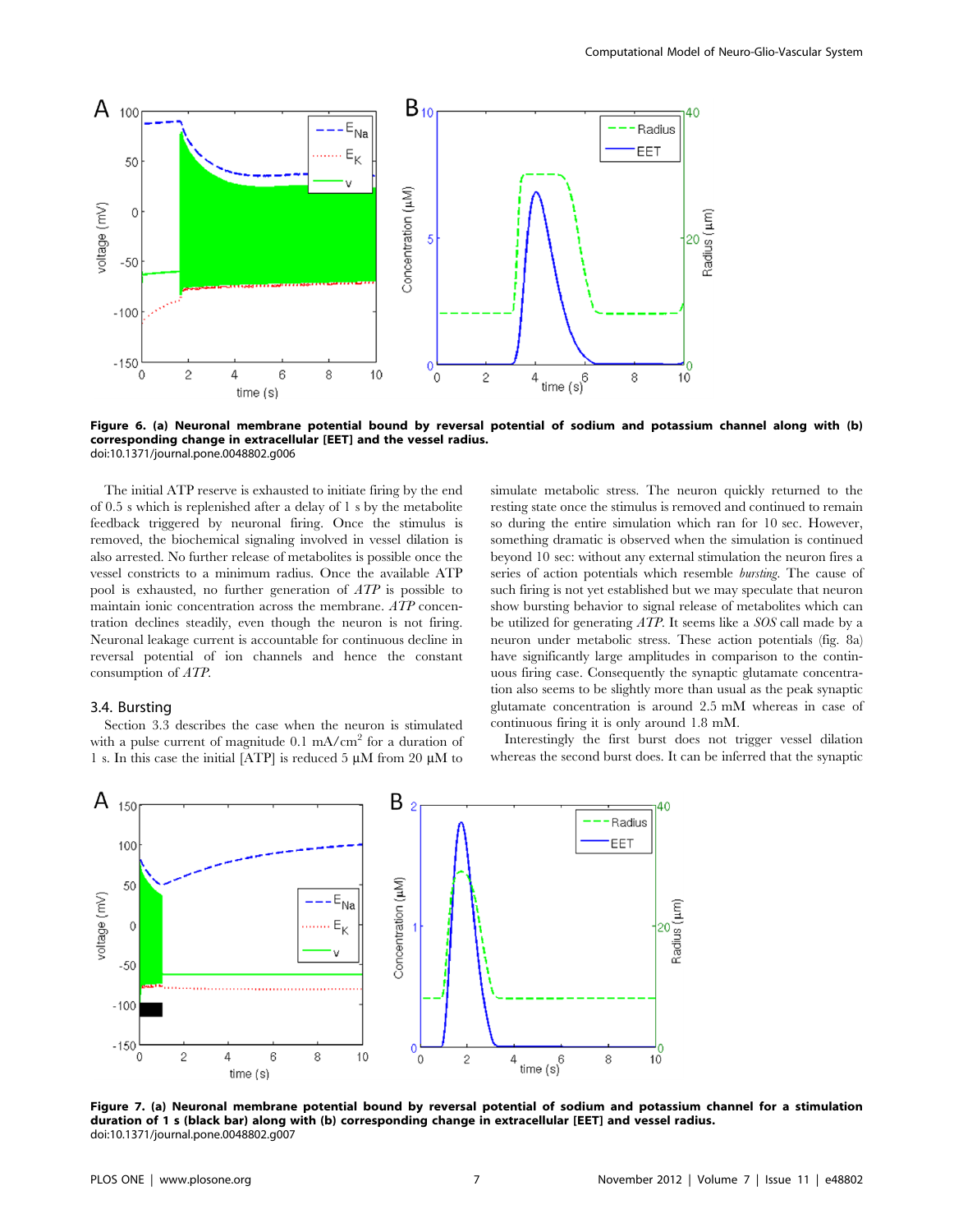

Figure 8. (a) Neuronal membrane potential bound by reversal potential of sodium and potassium channel along with (b) corresponding change in extracellular [EET] and subsequently the vessel radius. doi:10.1371/journal.pone.0048802.g008

glutamate must stimulate  $mGluR$  on astrocyte for a certain critical duration to trigger release of cytosolic  $IP_3$ , sufficient enough to allow build up of cytosolic  $Ca^{2+}$  greater than the threshold concentration of 0.1 mM, beyond which EET (fig. 8b) is released. Action of cytosolic  $IP_3$  on  $Ca^{2+}$  channels (on ER) follows slow channel activation dynamics due to which there is a delay in release of cytosolic  $Ca^{2+}$ . Action of EET on smooth muscle cells causes their hyperpolarization and as a consequence the vessel dilates (fig. 8b).

# 3.5. Vessel Oscillations or Vasomotion

The aim of this simulation is to study the effect of vascular rhythms on neural activity. Therefore, to consider the exclusive effect of the feedback from vessels, we ignored the forward influence from neuron to vessel, and only consider the feedback from the vessel to the neuron (fig. 9). The vessel was assumed to have spontaneous oscillations to representing the rhythms of vasomotion [16]. To investigate the effects of vascular rhythmson neuronal membrane potential, vessel oscillations were induced at  $0.2$  Hz with maximum vessel dilation of  $30 \mu m$  for a duration of 0.5 s per cycle (fig. 10a) for a duration of 20 s. Since vessel dilation occurs only 10% of the oscillatory cycle in this simulation, it creates a metabolic stress in both neuronal and astrocytic compartments.

The neuronal firing pattern, when continuously stimulated with constant current of  $0.1 \text{ mA/cm}^2$  is depicted in fig. 10b. Deactivating the forward branch (neuron $\rightarrow$ vessel) while including the reverse influence (vessel $\rightarrow$ neuron) drastically influences the performance of the neuron. It can be clearly seen from the fig. 10b, that neuron fires in bursts, with approximate duration of



Figure 9. Schematic representation of induced vessel oscillations. Vessel dynamics are externally supplied and vessel activation due to astrocyte is blocked. doi:10.1371/journal.pone.0048802.g009

1 s. The neuronal firing for initial 3 s consumed all the reserve metabolites and metabolic stress is induced within neuron. Vessel dilation at 4.5 s released metabolites which were consumed by the neuron to produce ATP, initiating restoration of  $\mathcal{N}^+$  and  $\mathcal{K}^+$ gradients. The neuronal firing at 5 s can be attributed to restoration of ionic gradients, which were soon depleted by 6 s point. The following burst of action potentials during the 7 s–8 s interval can be interpreted as an 'SOS' call that neuron makes in order to signal for release of metabolites while experiencing metabolic stress. This pattern continues for each cycle of vessel oscillation.

These studies open the possibility that neural firing patterns are influenced not only by stimulation from other neurons, but also by metabolic feedback from the vessels. If vascular rhythms can influence neural firing, we may begin to ask if vascular dynamics have a role in neural information processing.

## **Discussion**

The proposed neuron-glial-vessel model captures the entire loop of events from neuronal activity to vessel dilation to influx of energy back into the neuron to sustain its firing. To the best of our knowledge this is the first model which captures key signaling mechanisms of neuro-glial-vascular interaction in a loop. The model has compartment level segregation and offers flexibility to implement various kinds of neurons, astrocytes and vessel models. This opens the possibility to further improve the biophysical model by modifying existing pathways and by incorporating new signaling pathways.

A variety of firing patterns are obtained for different combinations of stimulation current,  $I_s$ , and initial  $[ATP]_0$  values. In order to perform a systematic study of the firing patterns observed, we scanned the space of  $I_s$ , and  $[ATP]_0$  and noted that the observed firing regimes can be broadly classified into 4 categories (fig. 11). According to fig. 11, for low continuous stimulation current and initial [ATP], bursting behavior is observed (fig. 11, region 1) which shifts towards firing with initial pause (fig. 11, region 3) through a transition phase (fig. 11, region 2). On increasing the stimulation current beyond 0.07 mA/cm<sup>2</sup>, continuous firing is observed (fig. 11, region 4).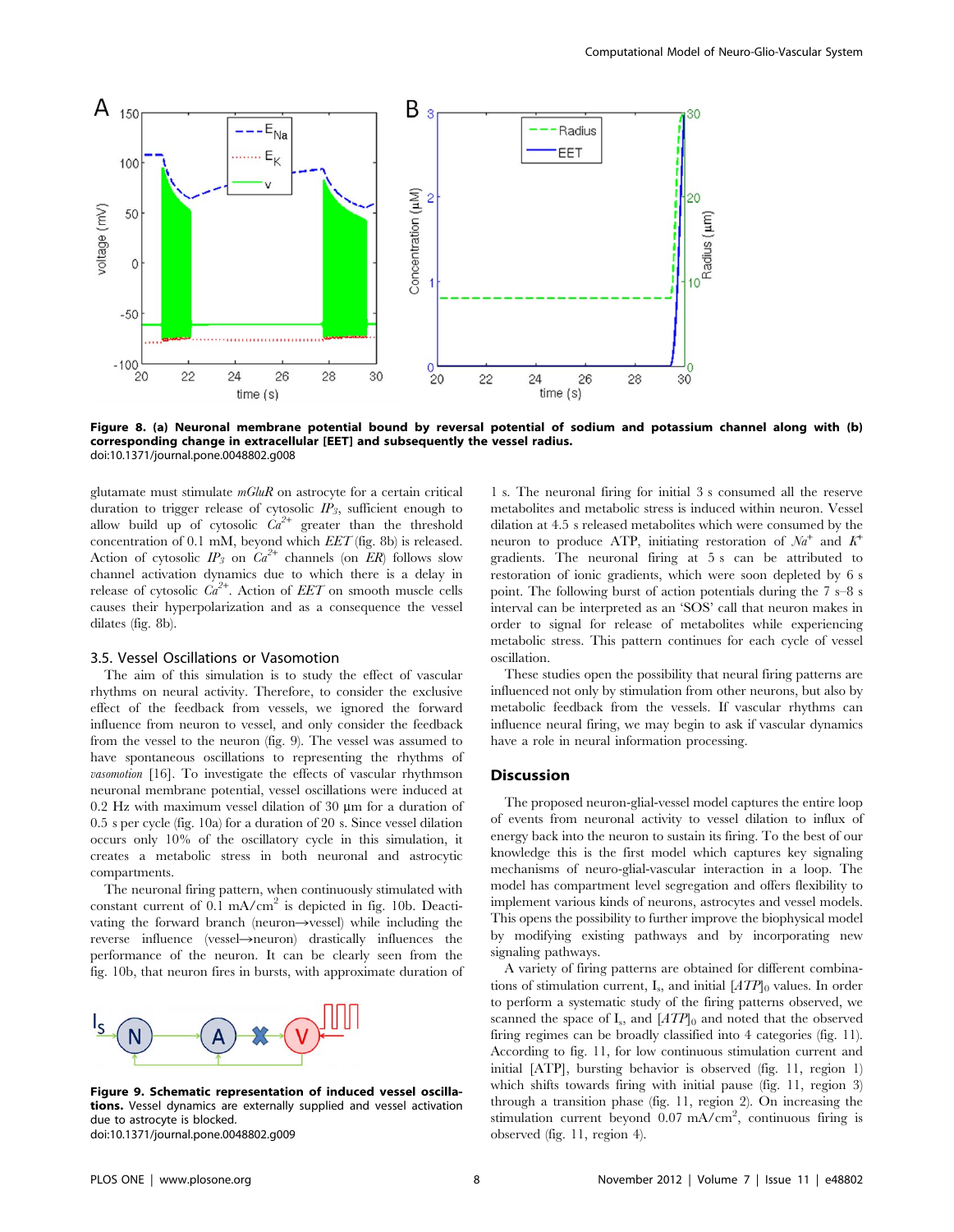

Figure 10. (a) Induced vessel oscillation at 0.2 Hz with vessel dilation for 0.5 s and corresponding (b) change in neuronal membrane potential bound by reversal potential of sodium and potassium channel. doi:10.1371/journal.pone.0048802.g010

Continuous application of a sub-threshold stimulation current to neuron resulted in firing with an initial pause. This pause is observed perhaps because the neuron acts like an 'integrator' in the present case. In a standard Hodgkin-Huxley model, the neuron does not show firing activity for sub-threshold current, because the Nernst potentials  $(E_{\mathcal{N}_a}$  and  $E_K$ ) are constant. But in the present model, since the ionic concentrations vary, even constant application of sub-threshold currents tend to depolarize the membrane, which causes reduction in  $E_{Na}$  (fig. 5A). Once this reduction reaches a threshold, neuronal firing is initiated. In this regime the amplitude of stimulation current and initial ATP concentration in neuron determine the duration of initial pause before the onset of neuronal firing. The stimulation current raises the membrane potential by disturbing the ionic gradients whereas  $ATP$  fuels the  $\overline{Na^+}/\overline{K}^+$  ATPase pumps and reduces the membrane potential by restoring the ionic gradients. Eventually, the stimulation current dominates over  $\mathcal{N}^{\#}/\mathcal{K}^+$  ATPase pump activity, initiating neuronal firing. High amplitude of sub-threshold stimulation current and low initial ATP reserve reduce the delay in onset of firing and vice versa. After the onset of neuronal firing the neuron's behavior may be considered similar to a continuously firing neuron.



Figure 11. Regimes obtained for various combinations of stimulation current  $(I_S)$  and initial [ATP]. (1) Bursting, (2)Transition phase from bursting to firing with initial pause, (3) Firing with initial pause and (4) Continuous firing. doi:10.1371/journal.pone.0048802.g011

When the neuron is stimulated with a stimulation current greater than threshold current of  $0.07 \text{ mA/cm}^2$  for a duration of 1 s, the neuron regains polarized state after firing for initial stimulation duration of 1 s. This neuronal firing for 1 s is sufficient to trigger metabolic feedback but on removal of stimulus the neuron attains resting potential and metabolic feedback diminishes. The neuronal ATP reserve is consumed for maintaining resting potential. Neuron with adequate initial ATP reserve will be able to maintain resting potential for a longer duration in comparison to neuron with low initial ATP reserve. For a high ATP reserve (for example 20  $\mu$ M) the neuron maintains resting potential, whereas when the initial  $ATP$  reserve is low, for instance 5  $\mu$ M, the neuron switches to bursting behavior signaling demand for energy.

For a sub-threshold stimulation pulse of duration 1 s, the neuron remains in polarized state until neuronal ATP reserve essential for maintaining resting potential is exhausted. If the initial ATP is adequate, the neuron will continued to remain in resting condition whereas if the initial  $ATP$  is low, the neuron resorted to bursting. While bursting, the neuron must fire for a duration sufficient to cause elevation of cytosolic  $[Ca^{2+}]$  beyond a threshold in astrocyte, initiating release of EET as signal for vasodilation and subsequent metabolic feedback. However if neuronal bursting fails to initiate metabolic feedback, the ionic gradients will be destroyed, rendering neuronal firing impossible.

In Section 3.5, effects of vessel oscillations on neuronal firing pattern are studied. Small vessels are known to produce lowfrequency, spontaneous oscillations known as vasomotion [16]. In the model, the vessel oscillation is induced at frequency 0.2 Hz with maximum vessel radius of  $30 \mu m$  for a duration of  $0.5 \text{ sec}$ during a full cycle duration of 5 sec. In this case, bursting pattern was observed. This pattern of bursting closely follows the pattern of vessel oscillations. Every dilation phase of vessel is followed immediately by a long burst, and a couple of shorter bursts of action potentials (fig. 10b).

The simulation results place emphasis on the effect of vessel dynamics on neuronal firing and suggest that computation in brain may be more comprehensively understood in terms of neuron, astrocyte and vessel interaction rather than neuronal activity alone. For sub-threshold stimulation current, the combination of initial ATP concentration and stimulation current determines the duration of initial pause before the onset of neuronal firing. Under metabolic stress, the neuron observes a relatively longer delay before the onset of firing for lower value of sub-threshold stimulation current. With increase in initial  $[ATP]$  the neuron exhibits a transition from bursting to firing with initial pause (fig. 11). Concentration of  $ATP$  modulates the  $\mathcal{N}a^+/\mathcal{K}^+$  ATPase pump activity for restoration of ionic gradients and competes with stimulation current which degrades the ionic gradients. Initial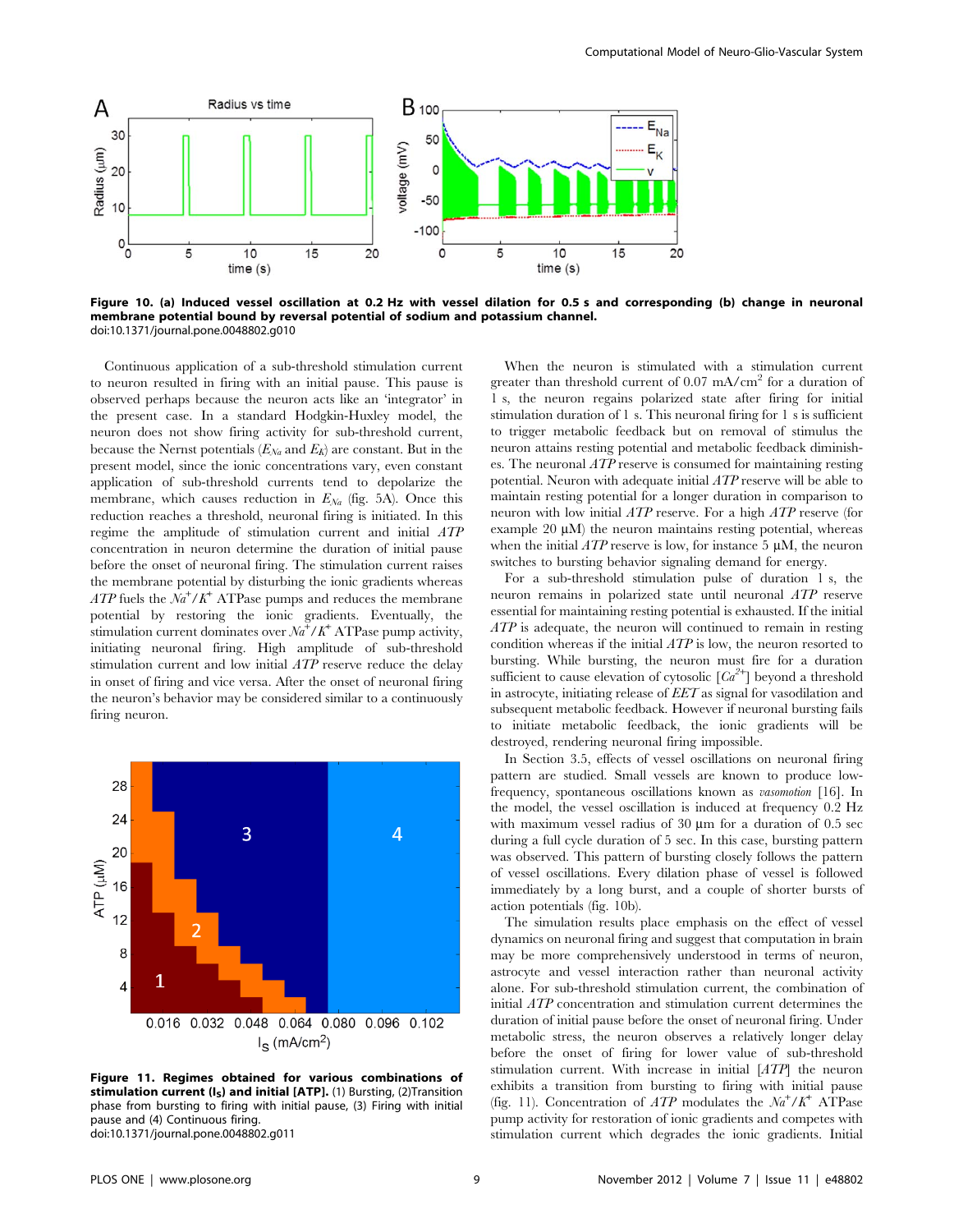neuronal ATP concentration also determines the time lag observed before onset of bursting. Greater the ATP reserve, longer is the delay observed before onset of the first burst. It has been observed that spiking frequency during bursting is around 40 Hz. The interburst duration reduces with every subsequent burst when the metabolic feedback is insufficient to maintain the ionic gradients. However, the inter-burst duration increases when metabolic feedback is sufficient to maintain resting potential of neuron.

The proposed model uses a modification of Hodgkin-Huxley model which was a model of the squid axon. It would be interesting to see if the results described here will be valid with a mammalian neuronal model. To this end we have simulated a model of hippocampal CA1 neuron from (Kager et al 2000) and inserted it in the complete neuron-astrocyte-vessel loop (Supplement S). The astrocyte and vessel components of the model are not altered. Simulations show that the new model shares many features with the model described in the previous sections. Neural firing patterns depend on the input stimulation current and initial [ATP]. In the case of firing with an initial pause, the pause duration is found to depend on initial [ATP]. Under conditions of metabolic deficiency (low [ATP]), and constricted vessel, vasomotion rhythms are seen to influence amplitude of neural action potentials. However, one key difference between the current model and the CA1-neuron-based model is that the neuron does not show bursting behavior; only continuous firing and firing with initial pause are observed. (See Supplement section S2 for more details).

This model captures the essential behavior of each compartment even though all the biophysical pathways are not considered. Neurons uptake neurotransmitters via astrocyte [1] and we have considered a probabilistic model for this phenomenon instead of a detailed model describing the kinetics of this process. In this model, diffusion of molecules has been neglected but can be implemented for a system with well-defined boundaries. Neurons, astrocytes and endothelial cells surrounding the vessels, upon activation, release nitric oxide which is a potent vasodilator [2] for upstream vasculature [32]. As the proposed system is a lumped model and does not model space, diffusion of NO is not incorporated. Action of vasoactive molecules released by astrocytes upon activation which are essentially arachidonic acid derivatives (except EET) has been neglected but can be implemented to fit experimental data. Furthermore, to simulate vessel dynamics we used a lumped model and there is no explicit representation of endothelium and smooth muscle dynamics. Metabolic feedback due to vessel dynamics does not take into account diffusive and convective transport of glucose and lactate through various compartments. Also, this model does not incorporate oxygen delivery to various tissues and assumes that sufficient oxygen is

# References

- 1. Magistretti P J, Pellerin L (1999) Cellular mechanisms of brain energy metabolism and their relevance to functional brain imaging. Philos Trans R SocLond B Biol Sci; 354(1387):1155–63. Review.
- 2. Haydon P G, Carmignoto G (2006) Astrocyte control of synaptic transmission and neurovascular coupling. Physiological reviews 86(3): 1009–31. doi: 10.1152/ physrev.00049.2005.
- 3. Bennett M R, Farnell L, Gibson W G (2008) Origins of blood volume change due to glutamatergic synaptic activity at astrocytes abutting on arteriolar smooth muscle cells. Journal of theoretical biology 250(1): 172–85. doi: 10.1016/ j.jtbi.2007.08.024.
- 4. Gally JA, Montague PR, Reeke GN Jr., Edelman GM (1990) The NO hypothesis: Possible effects of a short-lived, rapidly diffusible signal in the development and function of the nervous system, Proc Natl Acad Sci USA Vol. 87, pp. 3547–3551.
- 5. Gibson W, Farnell L, Bennett M (2007) A computational model relating changes in cerebral blood volume to synaptic activity in neurons. Neurocomputing 70:1674–1679

available for oxidation of glucose and lactate in neuron and astrocyte.

Furthermore, compartmental modeling allows creation of a network level model which may provide deeper insight into how brain functions. The network level model will further encourage developing models for simulating neurovascular disorders and investigating metabolic basis of neural disorders. Such network models would suggest that brain's computation as being performed, not solely by a network of neurons, but by three networks – neural, astrocytic and vascular - working in tandem. Recent work shows that astrocytes also exhibit ''tuned responses'' to visual stimuli, and therefore may be thought to be involved in information processing [33]. Our present modeling exercise envisages that vessels also might exhibit tuned responses. On that account, even vessels can then be thought of as performing computation and information processing, describable perhaps as vascular computation. These intriguing possibilities can be the subject matter of future computational and experimental studies on networks underlying cerebral circulation.

# Supporting Information

Supplement S1 Model with hippocampal CA1 neuron in neuron-astrocyte-vessel loop. (DOCX)

Appendix S1 List of equations and constants.

(DOCX) Figure S1 (TIF) Figure S2 (TIF) Figure S3 (TIF) Figure S4 (TIF) Figure S5 (TIF) Figure S6 (TIF)

## Author Contributions

Conceived and designed the experiments: VSC. Performed the experiments: BSC. Analyzed the data: BSC VSC. Wrote the paper: BSC VSC.

- 6. Di Garbo A, Barbi M, Chillemi S (2007) Calcium signaling in astrocytes and modulation of neural activity. Bio Systems 89: 74–83.
- 7. Attwell D, Buchan A M, Charpak S, Lauritzen M, MacVicar B A, et al. (2010) Glial and neuronal control of brain blood flow. Nature 468(7321): 232–243. doi: 10.1038/nature09613.
- 8. Dick GM, Tune JD (2010) Role of potassium channels in coronary vasodilation. Experimental Biology and Medicine 2010; 235: 10–22. DOI: 10.1258/ ebm.2009.009201.
- 9. Boumezbeur F, Besret L, Valette J, Gregoire M C, Delzescaux T, et al. (2005) Glycolysis versus TCA cycle in the primate brain as measured by combining 18F-FDG PET and 13C-NMR. Journal of cerebral blood flow and metabolism : official journal of the International Society of Cerebral Blood Flow and Metabolism 25(11): 1418–23. doi: 10.1038/sj.jcbfm.9600145.
- 10. Kager H, Wadman W J, Somjen G G (2000) Simulated Seizures and Spreading Depression in a Neuron Model Incorporating Interstitial Space and Ion Concentrations. Cell 27710: 495–512.